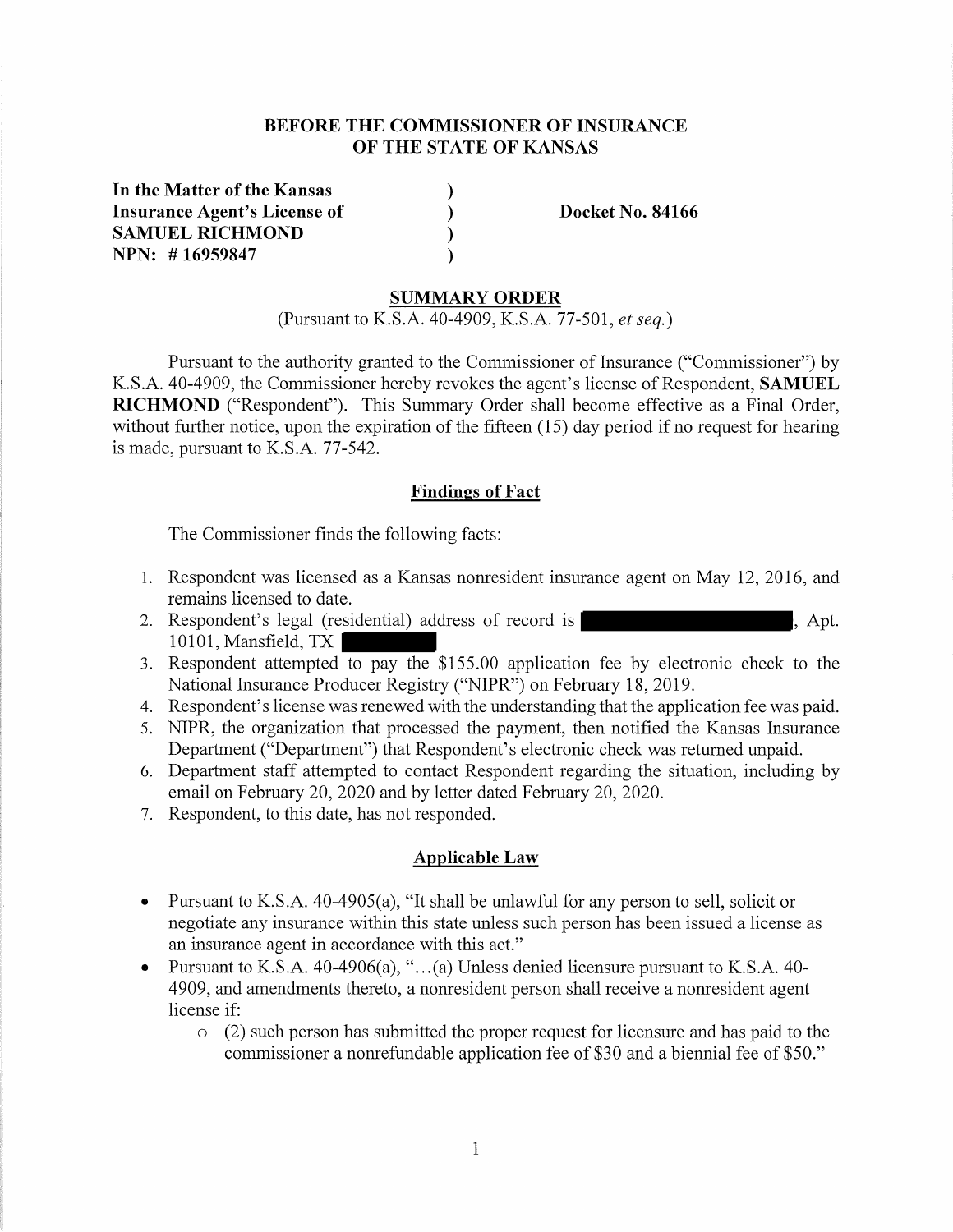- Pursuant to K.S.A. 40-4909(a), "The commissioner may deny, suspend, revoke, or refuse renewal of any license issued under this act if the commissioner finds that the applicant or license holder has:
	- o (2) Violated:
		- Any provision of chapter 40 of the Kansas Statutes Annotated, and amendments thereto, or any rule and regulation promulgated thereunder; and
	- o (8) Used any fraudulent, coercive, or dishonest practice, or demonstrated any incompetence, untrustworthiness or *financial irresponsibility* (emphasis added) in the conduct of business in this state or elsewhere."
- Pursuant to KS.A. 40-4909(b), "In addition, the commissioner may suspend, revoke, or refuse renewal of any license issued under this act if the commissioner finds that the interests of the insurer or the insurable interests of the public are not properly served under such license."

### **Policy Reasons**

- 1. It is in the public interest that the license of an agent who has not paid the application fee for a license, as required to hold a producer license, be revoked.
- 2. It is in the public interest that the license of an agent who has demonstrated untrustworthiness or financial irresponsibility in the conduct of business in this state or elsewhere be revoked.

### **Conclusions of Law**

- 1. The Commissioner has jurisdiction over **SAMUEL RICHMOND** as well as the subject matter of this proceeding, and such proceeding is held in the public interest.
- 2. The Commissioner finds that Respondent's Kansas nonresident agent license may be revoked because **SAMUEL RICHMOND** has demonstrated financial irresponsibility in the conduct of business in this state by not paying his application fee.
- 3. The Commissioner finds that Respondent's Kansas nonresident agent license may be revoked because **SAMUEL RICHMOND** has demonstrated untrustworthiness by not responding to staff requests for response.
- 4. The Commissioner finds, pursuant to K.S.A. 40-4909(b), that the interests of the public are not properly served under Respondent's license.
- 5. Accordingly, the Commissioner concludes that sufficient grounds exist for the revocation of the insurance agent's license of **SAMUEL RICHMOND,** pursuant to K.S.A. 40- 4909(a) and (b).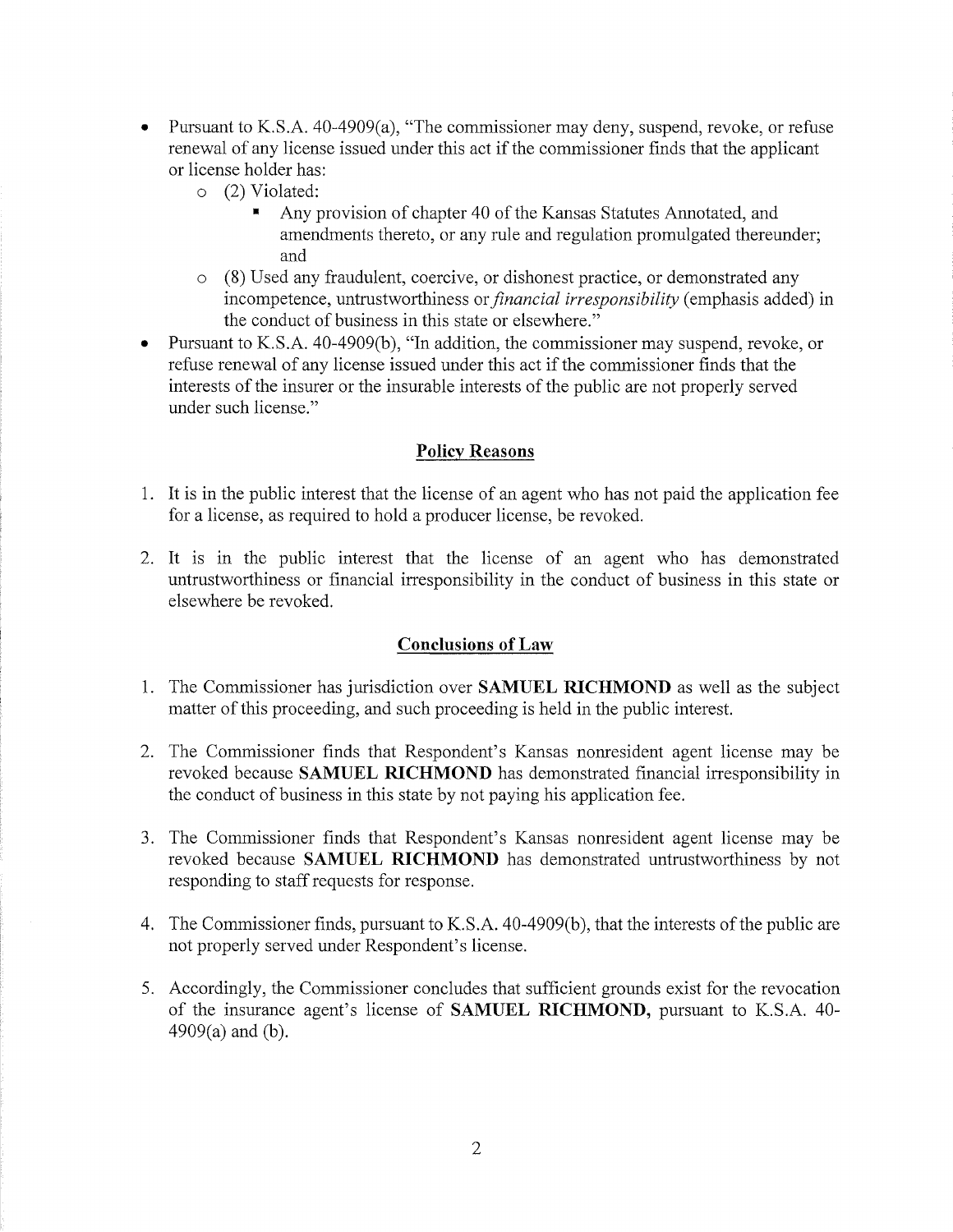# **IT IS THEREFORE ORDERED BY THE COMMISSIONER OF INSURANCE THAT:**

- 1. The Kansas nonresident Insurance Agent's License of **SAMUEL RICHMOND** is hereby **REVOKED** the effective date of this Order.
- 2. **IT IS FURTHER ORDERED** that **SAMUEL RICHMOND** shall **CEASE** and **DESIST**  from the sale, solicitation or negotiation of insurance and/or receiving compensation deriving from the sale, solicitation or negotiation of insurance conducted after the effective date of this Order.

IT IS SO ORDERED THIS **6 6 DAY OF JULY, 2020, IN THE CITY OF TOPEKA, COUNTY OF SHAWNEE, STATE OF KANSAS.** 



Vicki Schmidt Commissioner of Insurance

BY:

L. McFarland General Counsel

# **NOTICE AND OPPORTUNITY FOR HEARING**

**SAMUEL RICHMOND,** within fifteen (15) days of service of this Summary Order, may file with the Kansas Insurance Department a written request for hearing on this Summary Order, as provided by K.S.A. 77-542. In the event a hearing is requested, such request should be directed to:

> Justin L. McFarland, General Counsel Kansas Insurance Department 1300 SW Arrowhead Rd. Topeka, Kansas 66604

Any costs incurred as a result of conducting any administrative hearing shall be assessed against the agent/agency who is the subject of the hearing as provided by K.S.A. 40-4909(f). Costs shall include witness fees, mileage allowances, any costs associated with reproduction of documents which become part of the hearing record, and the expense of making a record of the hearing.